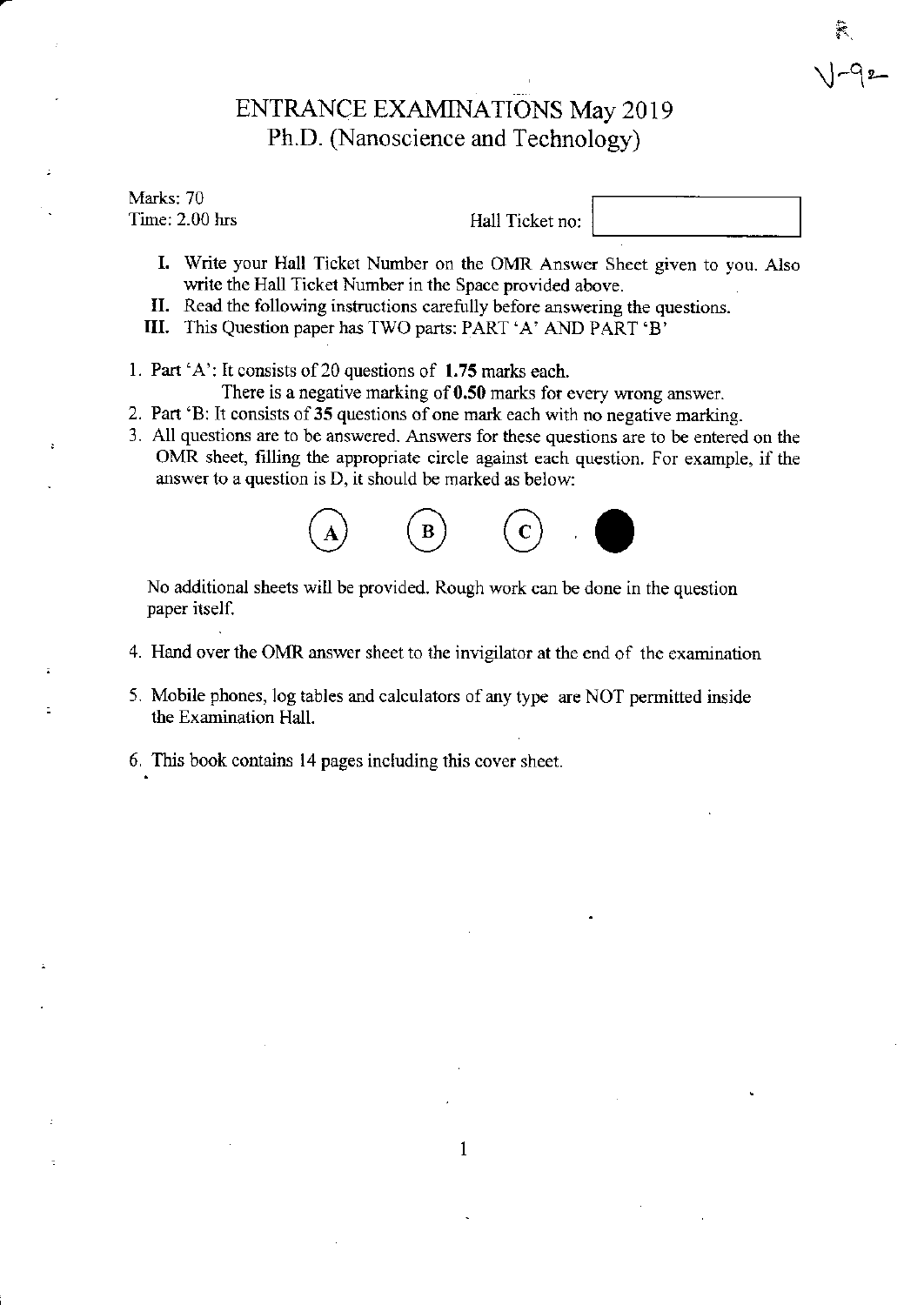# THIS PAGE IS INTENTIONALLY LEFT BLANK

 $V - 92$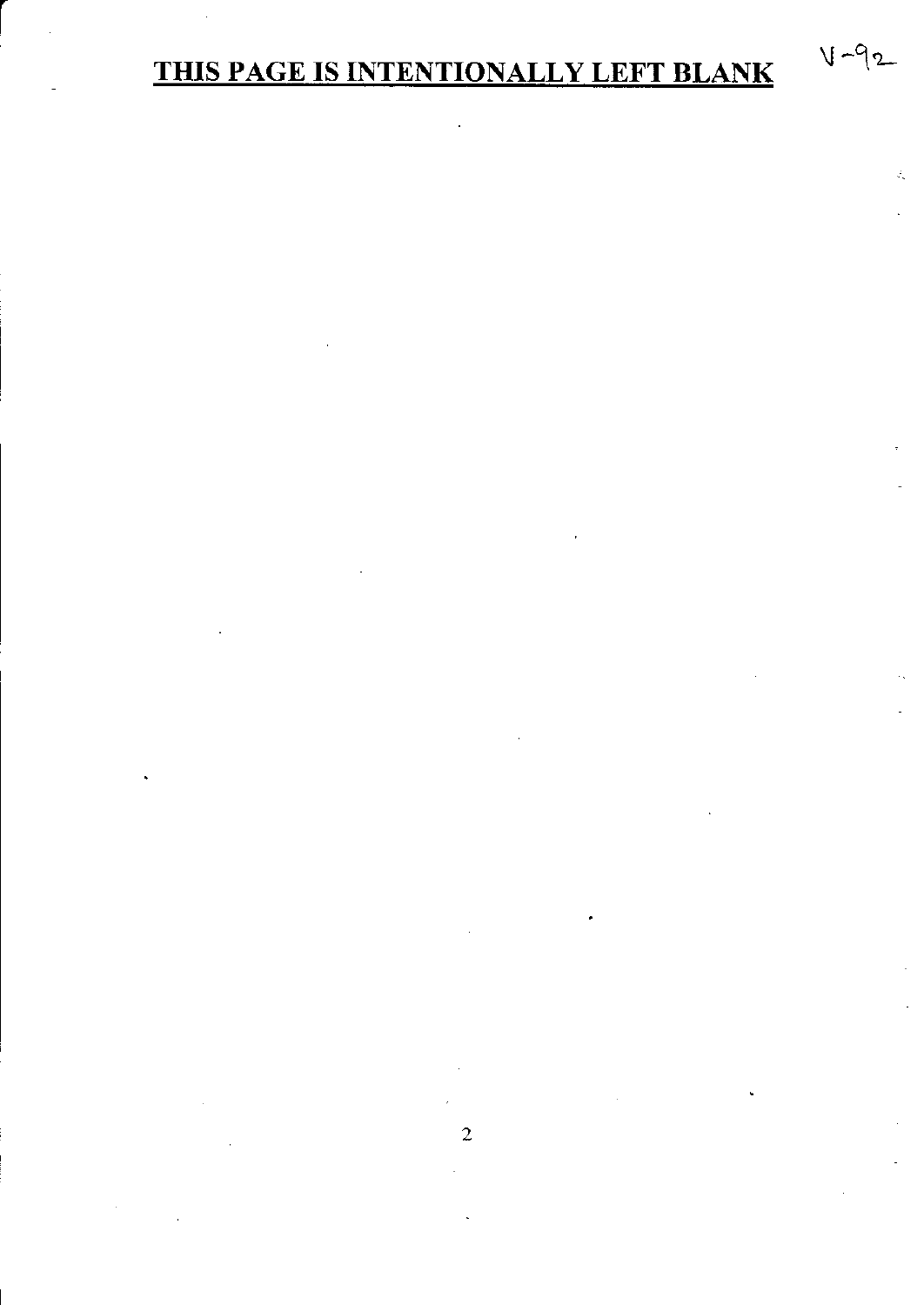### PART 4

1.  $sin(x+iy) =$ 

A. cosx coshy  $+$  i sinx sinhy B. sinx coshy - i cosx sinhy  $C. \cosh y - i \sinh y$ D. sinx  $coshy + i cosx sinhy$ 

2. Which of the following is not TRUE for an exponential function  $e^z$  in terms of functions  $e^x$ , cosy and siny?

A.  $e^z$  is analytic only at  $z = 0$ B.  $e^z = e^x$  (cosy + i siny) C.  $e^z = e^x$  for real  $z = x$  because  $cos y = 1$  and  $sin y = 0$  when  $y = 0$ D. The derivative of  $e^z = e^z$ 

3. Two liquids X and Y are mixed in a container in the ratio 7:5 by volume. When 9 litres of the mixture is drawn off the container and again filled with liquid Y, the ratio of X and Y becomes 7:9. How many litres of liquid X was contained initially in the mixture?

A. 11 litres B. 15 litres C. 21 litres D. 24 litres

4. If  $3^{(a-b)} = 27$  and  $3^{(a+b)} = 243$ , then b = ?

A. 3 **B.4**  $C.5$  $D.1$ 

5. The ratio of the current ages of RD and DD is 2:3, which becomes 5:6 after 3 years. What is the age of RD after 5 years?

A. 7 years B. 5 years C. 8 years D. 9 years

3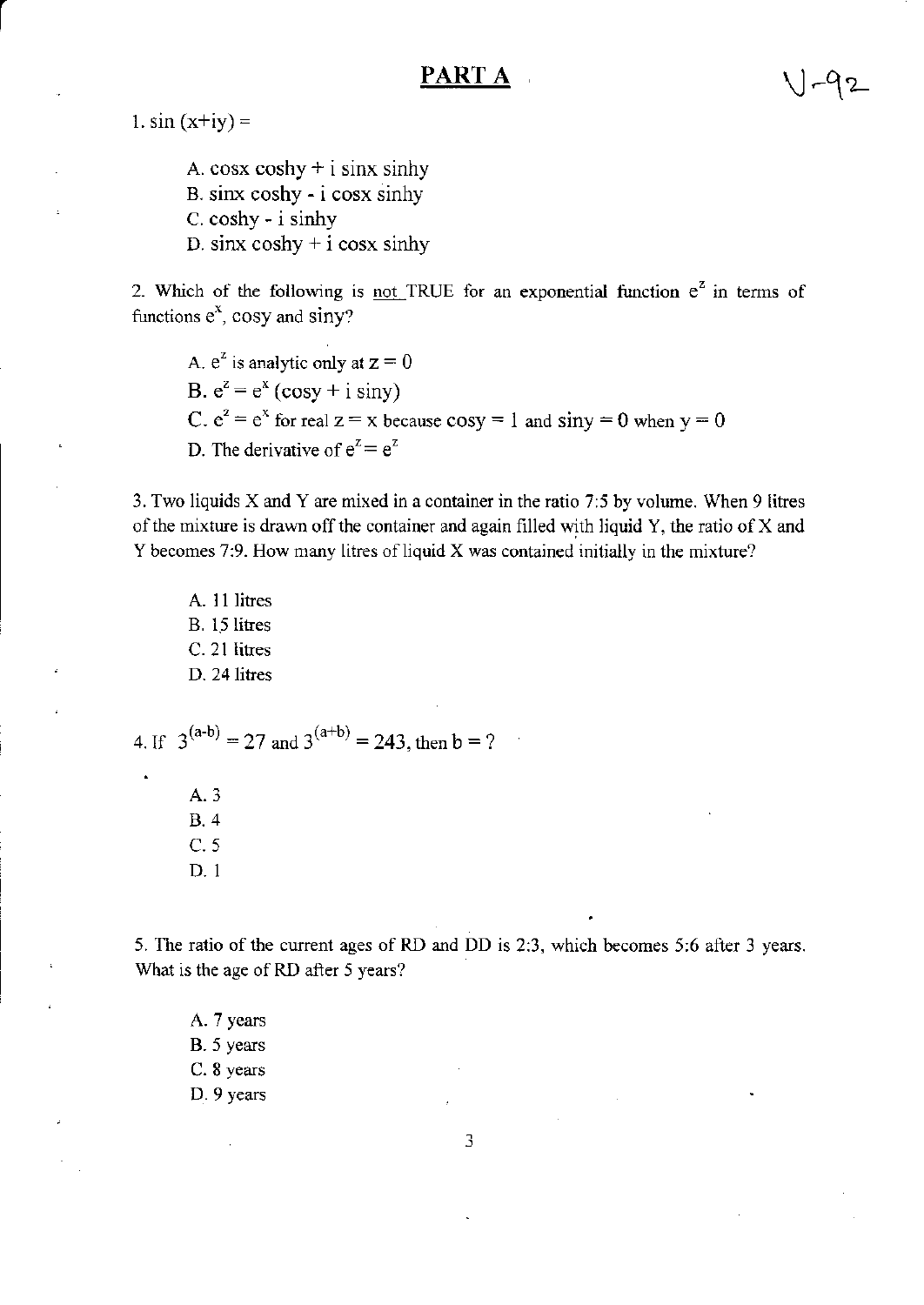$1 - 92$ 

6. 'X' can complete a work in 10 days while 'Y' can complete the sarne in twice the days taken by 'X'. If X and Y work together for 3 days, then the fraction of work that will be left is?

A.9/20 B. 3/20  $C. 11/20$ D. 17/20

7. If an error of  $+4\%$  is made while measuring the side of a square, then the percentage of error in calculating the area of the square is

A.2Vo B. 8.16% c.2.16% D.16%

8. A laboratory is L m long and L/2 m broad. If the sum of the areas of the floor and the ceiling is equal to the sum of the areas of four walls, then the volume of the laboratory is

A.  $L^3/6$  m<sup>3</sup> B.  $L^3/2$  m<sup>3</sup> C.  $L^3/3$  m<sup>3</sup> D.  $L^3$  m<sup>3</sup>

9. Consider three consecutive odd integers. If 3 times the first of these integers is 3 more than 2 times of the third integer, then the second integer is

A. 1l B. 15 c. <sup>13</sup> D.17

10. In a 20-20 international cricket match, India scored at a rate of 6.2 runs per over in the first  $10$  overs. What should be the rate at which India should score in the final  $10$ overs so that the score can reach 262?

A. 10 B.20 c. <sup>15</sup> D.22

4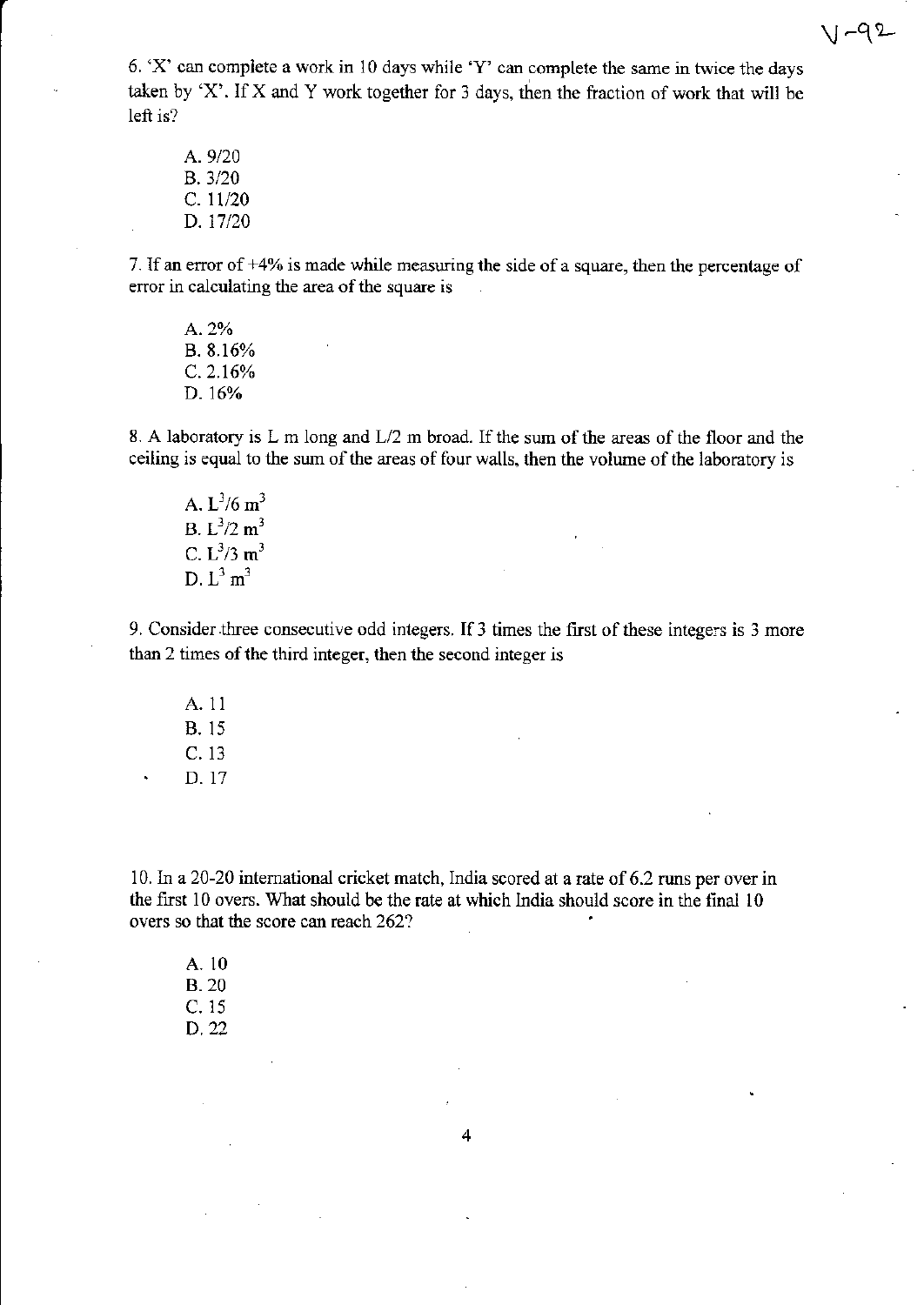11. If the average of 20 numbers is 0, then among the 20 numbers, at the least how many numbers should be negative?

A. 19 8.0 c.2 D. I

12. If University of Hyderabad's iibrary has been visited by 500 and 300 students on an aveage on every Monday and every other day, respectively, of April 2019, which has 30 days beginning with a Monday, then the average number of students who visited the library per day in April was:

A.33.33 B.300 C. 333.33 D.400

13. In an examination Sita scored 10 marks more than what Gita scored and the marks scored by Sita are 60% of the total marks scored by Sita and Gita together. How many marks did Gita score?

A. 60 B.30 c. s0 D. 20

14. If  $M = x\%$  of y and  $N = y\%$  of x, then

A.  $M \geq N$ B.  $M = \sqrt{N}$  $C. M < N$  $D. M = N$ 

 $\ddot{\phantom{1}}$ 

15. Dr. Scientist plans to purchase chemicals worth Rs.10000/-. The supplier offered a discount of 10% but Dr. Scientist has to pay a tax of 10% on the discounted price. The amount spent by Dr. Scientist on purchasing the chemicals is

A. Rs.9900/- B. Rs.10000/- C. Rs.9990/-D. Rs.11000/-

5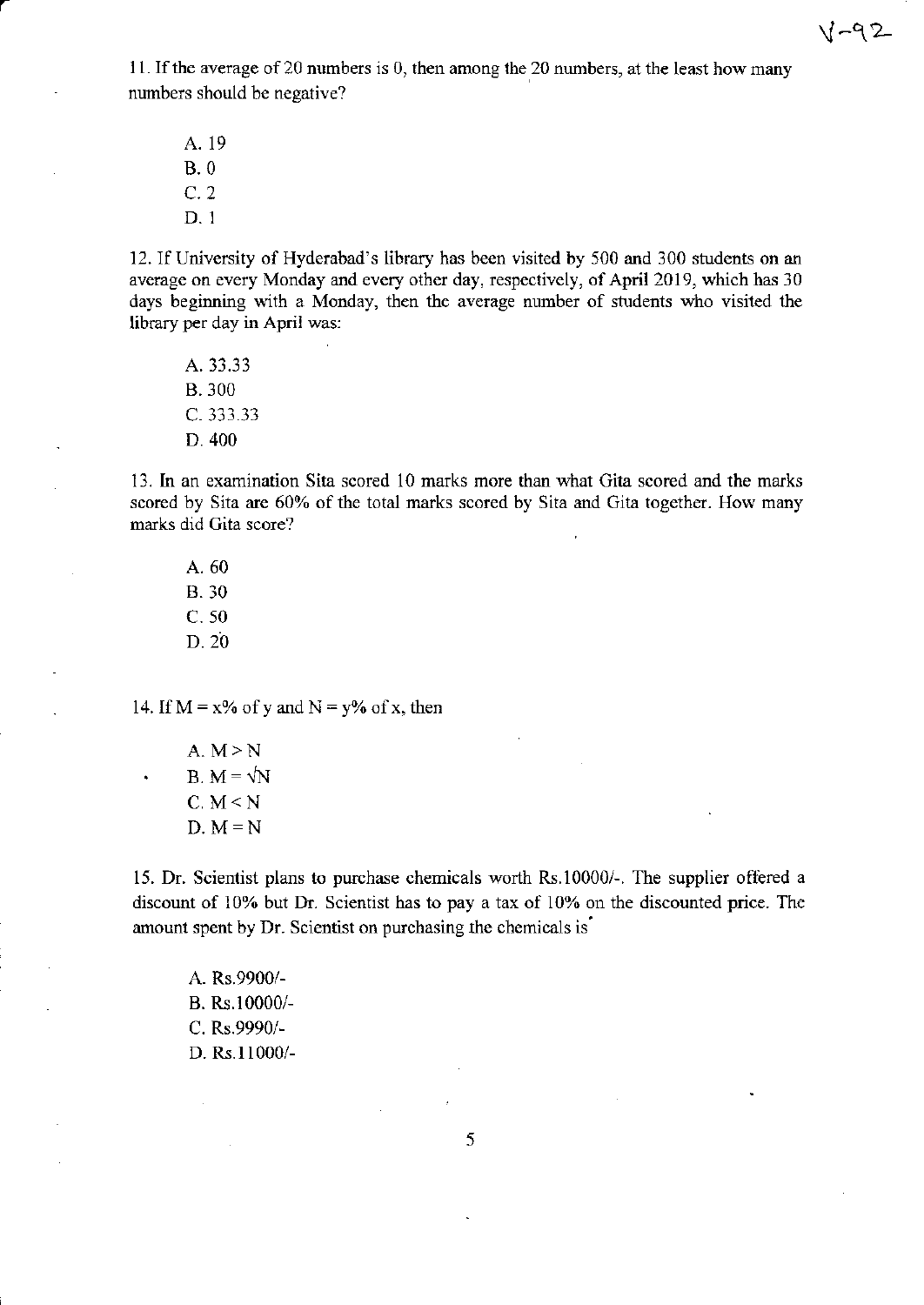$\sqrt{1-12}$ 

16. The time of a flight is increased by an hour in comparison to the original flight time due to reduced average speed of  $100 \text{ km/h}$ . What is the original flight duration if the distance travelled is 600 km?

A.4h B.2 h c.3h D. lh

17. What is the unit digit in  $\{(125)^{125} \times (652)^{1963} \times (351)^{81} + 1\}$ 

A.0 8.2 c. I D.5

18. If x m<sup>2</sup> of a cloth is costing Rs.a/-, then how much does y m<sup>2</sup> of the same cloth cost at the same rate?

A.  $Rs.(ay/x)/-$ B. Rs.(xay)/-C. Rs. $(xa/y)$ /-D. Rs.(xyla)/-

19. A person walked at the rate of 5 km/h for a certain distance and then bicycled at a rate of 8 km/h to reach the destination which is 81.6 km from the starting point. If the person took 12 h in total to reach the destination, then what is the distance the person bicycled?

A. 19.4 km<br>B. 56.4 km C. 19.6 km D. 57.6 km

20. The next number in the sequence 5, 18, 67, 260,  $\frac{2}{3}$  is

A.335 B. 1040 c. 513 D. 1029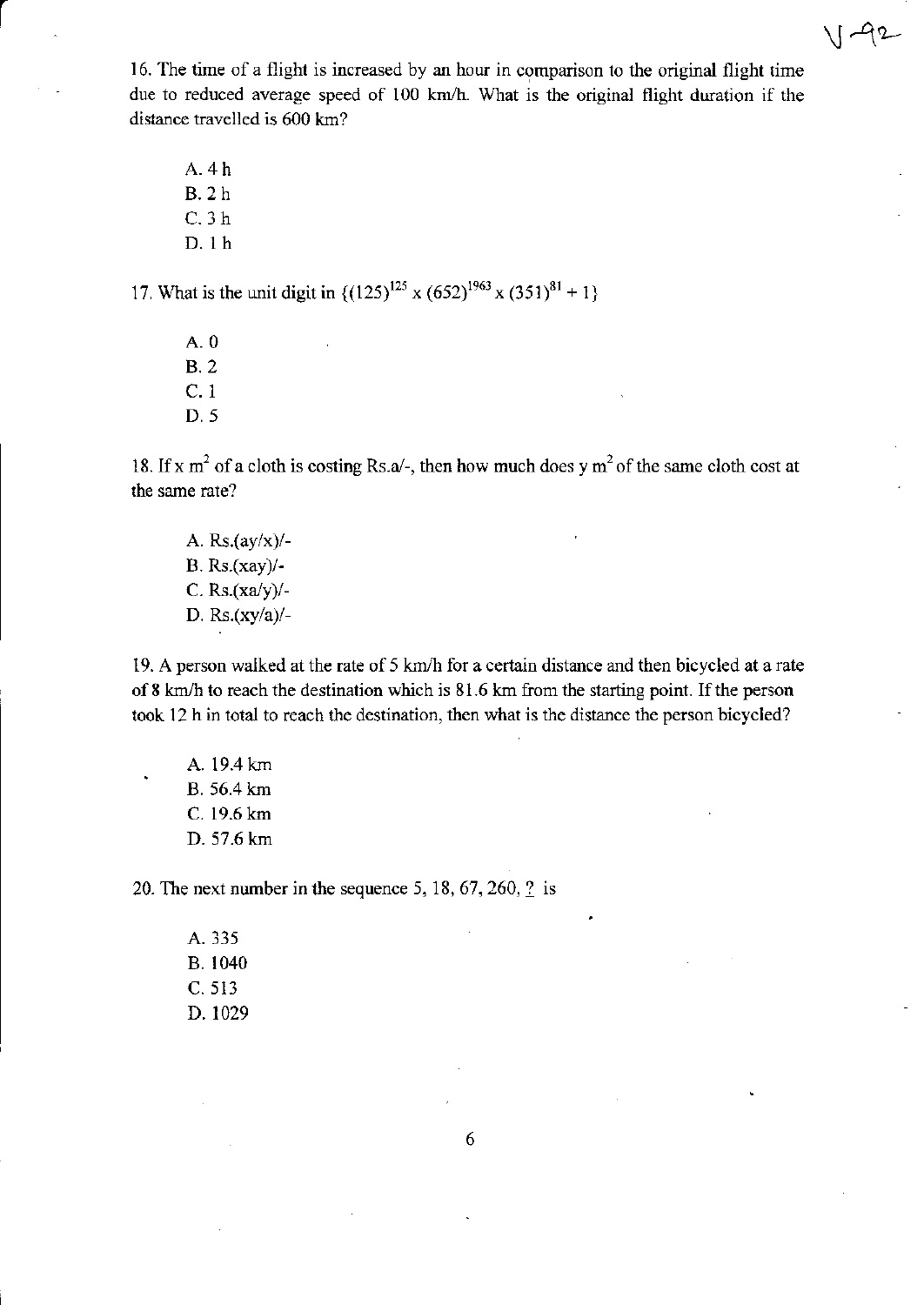### PART B

 $V -92$ 

21. An electron in a ground state atom jumps into the first excited state for a short time at absolute zero temperature. What is the lifetime of this excitation (or this quantummechanical electron transfer process) if the energy difference between the ground and first excited state is 2.07 eV? [Note: Planck's constant is given by  $4.14 \times 10^{-15}$  eV-sec]

A.  $8.5 \times 10^{-12}$  sec B.  $2 \times 10^{-10}$  sec C.  $2 \times 10^{-15}$  sec D.  $4.14 \times 10^{-12}$  sec

22. A capacitor is considered to be fully charged

- A. when current through the capacitor is one fourth of the current when it is discharged
- B. when current through the capacitor is one third of the current when it is discharged
- C. when current through the capacitor is half that of the current when it is discharged
- D. when current through the capacitor is equal to the cunent when it is discharged

23. As per Compton effect, the greatest wavelength change occurs when the photon is scattered (by a particle of rest mass) through an angle equal to

A.  $90^\circ$ B. 180'  $C.270°$ D. 360°

24. Ultraviolet light with a quantum energy of  $3.6$  eV is incident on a metal surface having a work function of  $1.6$  eV. What is the maximum energy of the photoelectrons ejected from the metal surface?

A. 1.6 eV B. 1.8 eV C. 2.0 eV D. -2.0 eV

 $\overline{7}$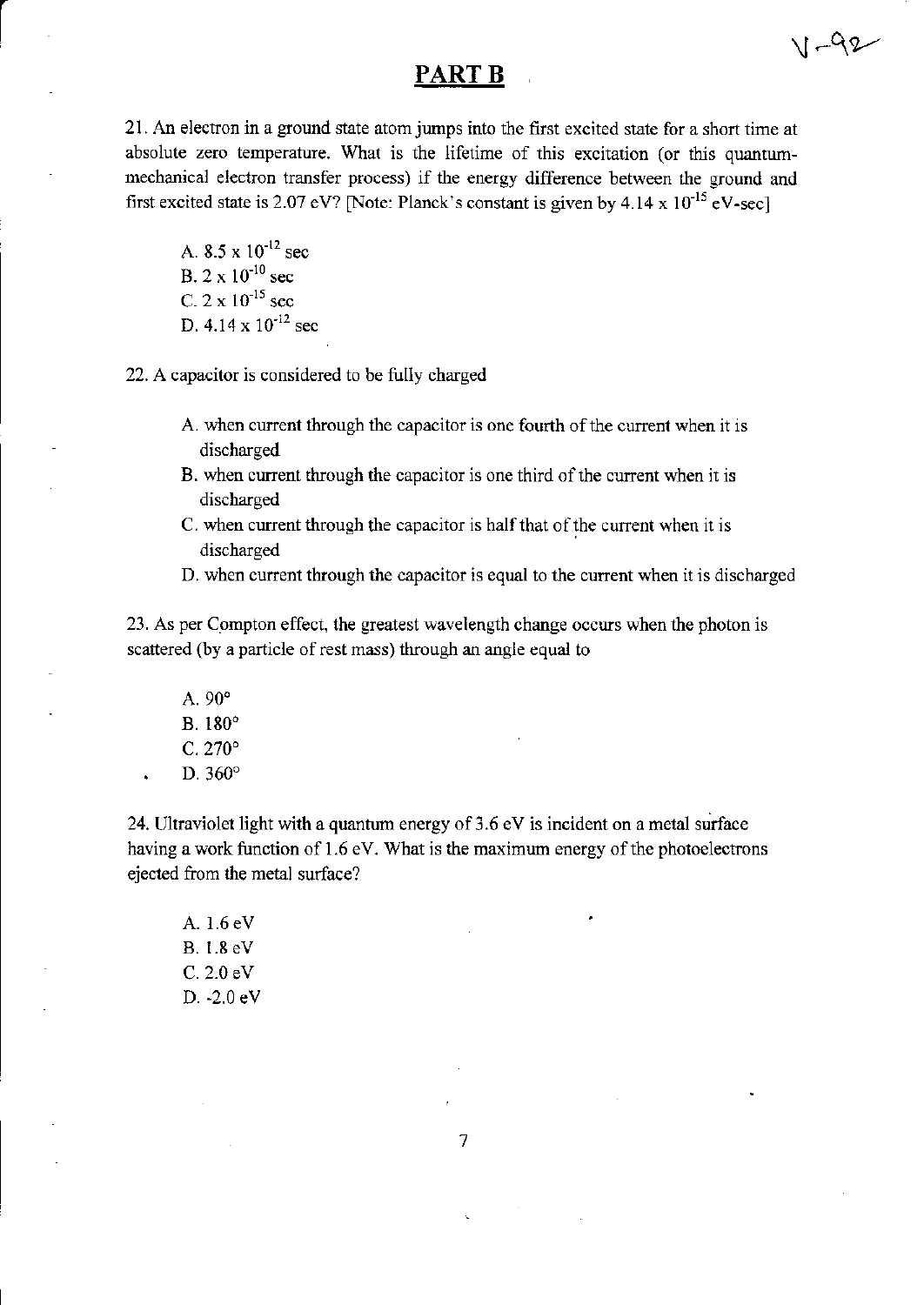$V - 92$ 

25. Consider the following properties/behavior of a solid

1. Ferromagnetism 2. Optical band gap 3. Ferroelectricity

The property/properties which is/are dependent on dimensions of the solid is/are

A. 1, 2 and 3 B. 1 only C. 1 and 2 only D. 2 only

26. If a neutron beam is incident on a crystalline solid in which the interplanar distance is 1.2 Å then what is the energy of the neutron diffracted from the solid angle of  $30^{\circ}$ , assuming first order diffraction? [neutron mass =  $1.67 \times 10^{-27}$  kg]

A. 0.68 eV B. 0.068 eV C. 0.046 eV D. 0.057 eV

27. The energy of photon emitted by a Bohr atom making a transition from a state with quantum number = 5 to a state with quantum number = 4 is

A. 0. 068 eV B. 0.68 eV  $C. 0.5 eV$ D. 0.3 eV

28. Which of the following statements is correct w.r.t the contribution of phonons to heat capacity?

- A. At low temperatures only acoustic and at high temperatures both acoustic and optical phonons contribute
- B. At low temperatures only optical phonons contribute
- C. At low temperatures both acoustic and optical phonons and at high temperatures only acoustic phonons contribute
- D. Only acoustic phonons contribute, independent of temperature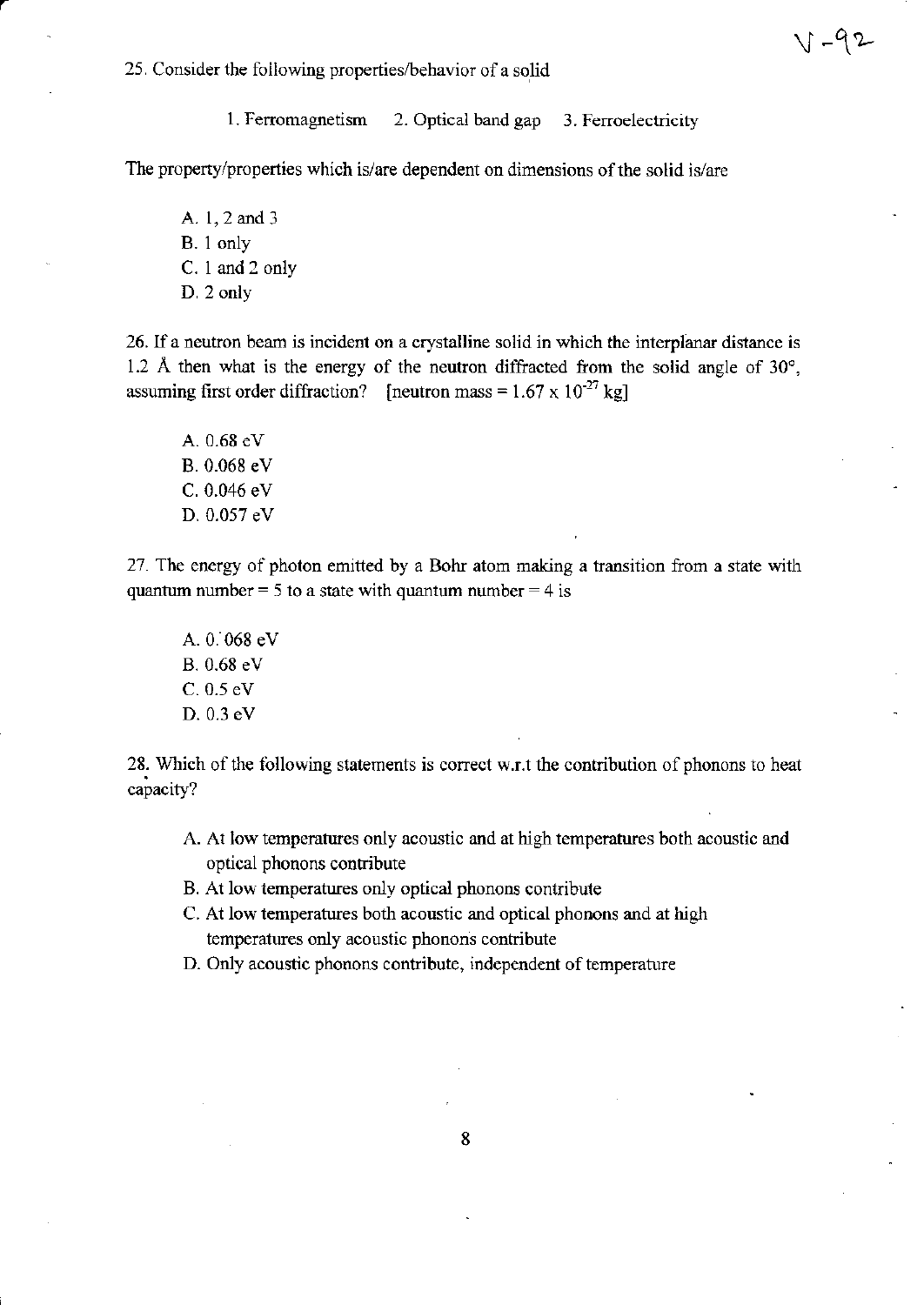29. If 0.65g of Zn (atomic weight of Zn is 65) reacts with diluted  $H_2SO_4$  at NTP

 ${\cal V} -92$ 

A.  $2.24 \text{ cm}^3$ B. 22.4 cm<sup>3</sup>  $C.224 cm<sup>3</sup>$ D. 2240  $cm<sup>3</sup>$ 

conditions, then how much of  $H_2$  is evolved?

30. A double slit apparatus is immersed in a liquid of refractive index 1.33. If one of the slits is covered by a thin film of refractive index  $1.53$ , the smallest thickness, t, of the film required to bring the adjacent minimum to the axis is

A. 0.2t B. 1.33t c.0.l5t D. 1.531

31. A small solid sphere of radius r, falls from rest in a viscous liquid and heat is produced due to friction. The rate of heat production at the terminal velocity is proportional to

A.  $r$ <br>B.  $r^2$  $C. r^3$ D.  $r^5$ 

32. A simple pendulum has time period  $T_1$ . The point of suspension is moved upward according to the relation  $y = kt^2$  ( $k = 1m/s^2$ ). y is the vertical displacement. If the time period is now T<sub>2</sub>, then  $(T_1)^2/(T_2)^2 = ?$  (Given g = 10m/s<sup>2</sup>)

A. 1 B.5/6  $C. 6/5$ D.4/5

33. A 0.2wt% plain carbon steel sheet is heated and equilibrated in the inter-critical region followed by instant water quenching. The microstructure of the quenched steel consists of

A. only martensite

B. proeutectoid ferrite + martensite

C. proeutectoid martensite  $+$  ferrite

D. martensite  $+$  pearlite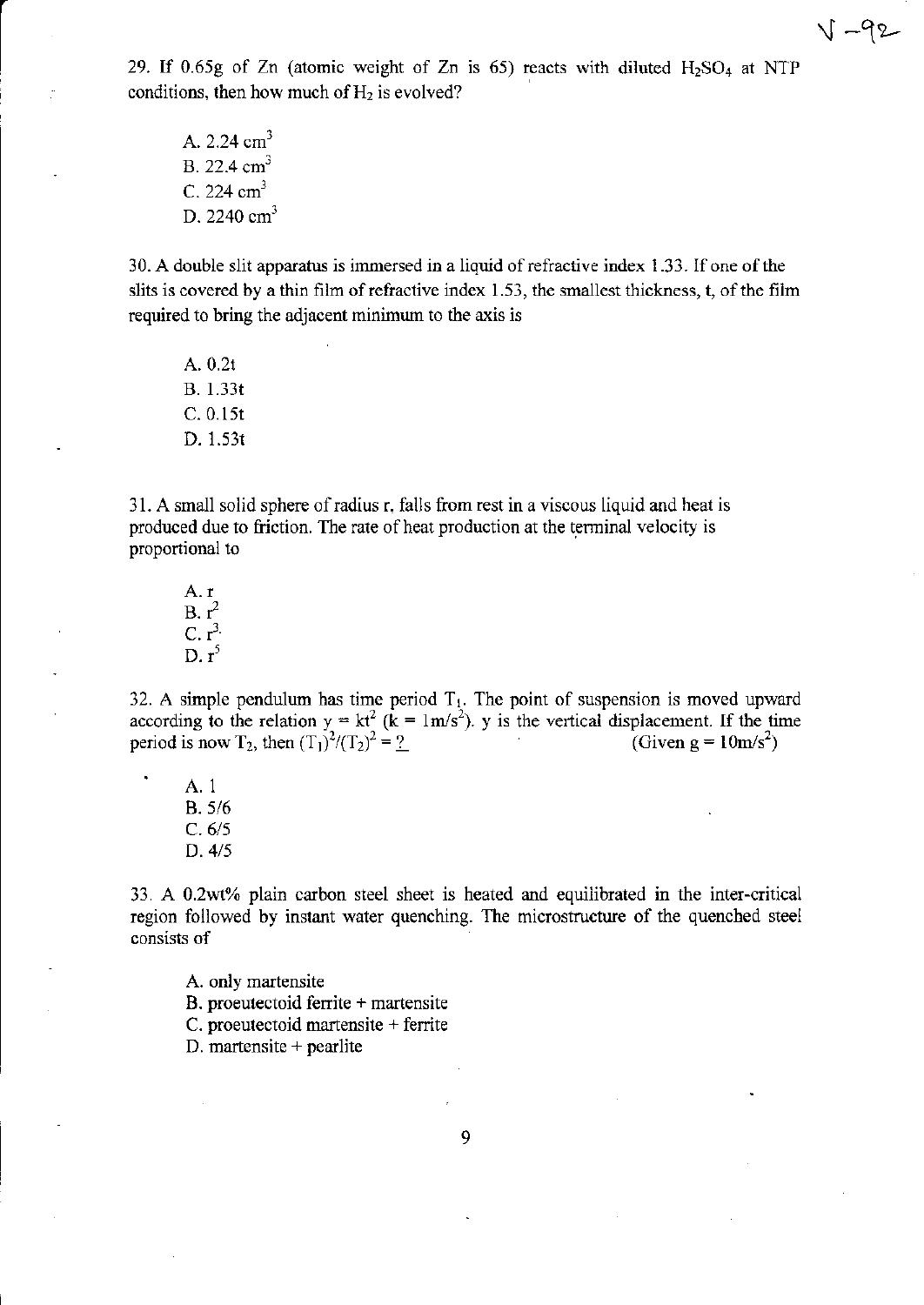34. A substance is at its triple point. If the pressure on the substance is now increased, then the triple point

 $\vee$ 

- A. remains unaltered independent of substance
- B. increases independent of substance
- C. decreases independent of substance
- D. increases or decreases depending on the substance

35. If the lattice parameter of FCC unit cell of Al is  $4\text{\AA}$ , then how many unit cells are there in an Al foil of 0.004 cm thickness and sides each of length 16 cm?

A.  $1.6 \times 10^{22}$ B. 1.6  $\times$  10<sup>23</sup> C.  $1.6 \times 10^{24}$ D.  $1.6 \times 10^{25}$ 

36. An electron having a de Broglie uavelength of 0.l2nm is confined in a lD quantum box. If 4 loops of the de Broglie wave span from one wall to the other of the box, then the distance befween the wall is

A. 1.2 A B. 2.4 A c.0.24 A D. 0.12 A

37. The band gap of a semiconductor is 1.98 ev. what is the color of the emitted radiation from the semiconductor when electrons and holes in the semiconductor recombine directly?

A. yellow B. red C. green D. blue

.

 $\overline{\phantom{0}}$ 

38. If the lattice constant of the unit cell of BCC  $\alpha$ -Fe is 0.287 nm, then the number of atoms/mm<sup>2</sup> of the crystallographic plane (100) is

A. 1.21  $\times$  10<sup>12</sup> B.  $1.21 \times 10^{13}$ C. 12.1  $\times$  10<sup>13</sup> D.  $1.21 \times 10^{14}$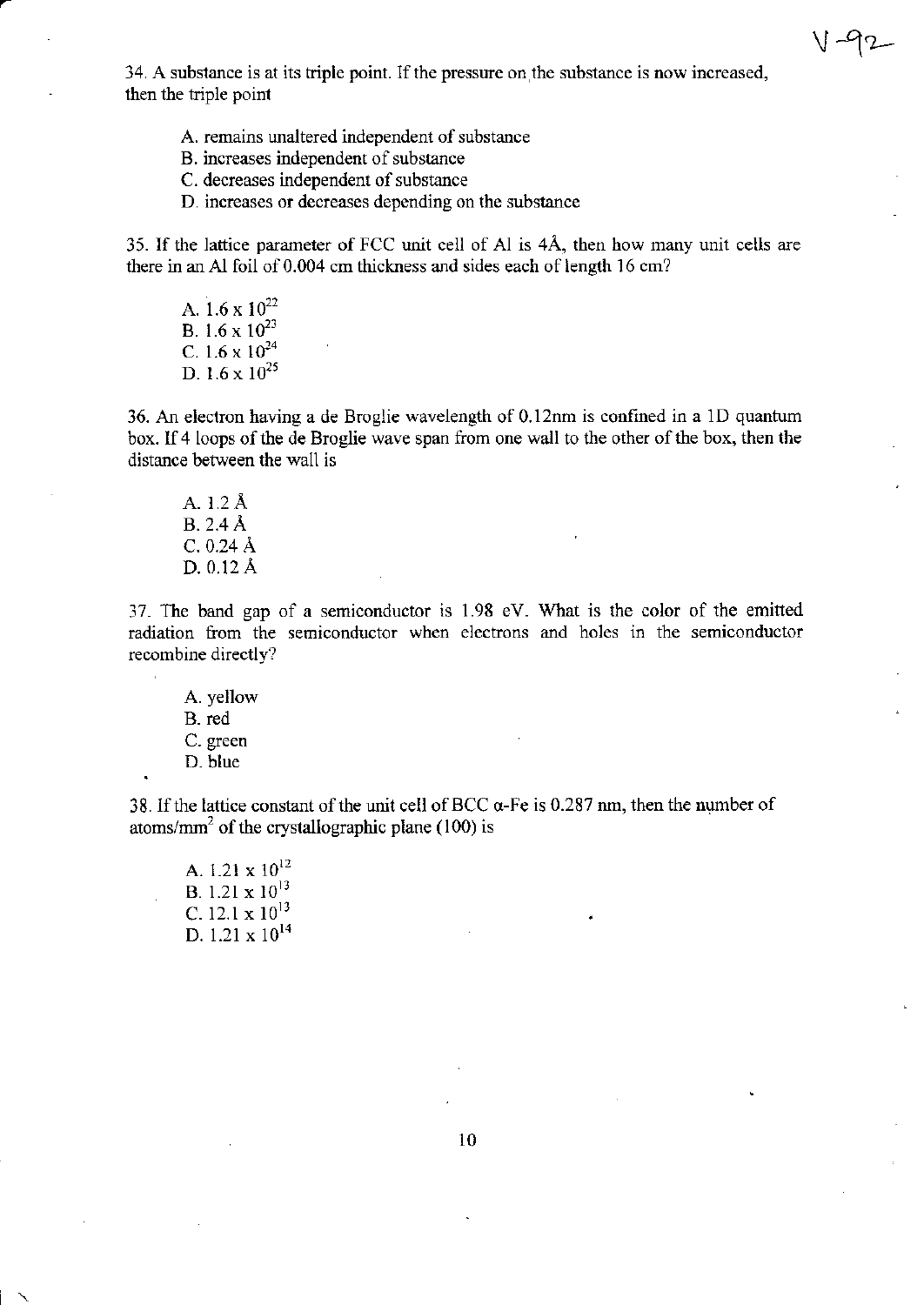39. The average energy per molecule at 300K is  $\sqrt{-92}$ 

A. the same for all gaseous molecules, regardless of their mass

B. the same for only low molecular weight gas molecules

C. the same for only high molecular weight gas molecules

D. different for different molecules due to differences in their masses

40. Burgers vector of a BCC crystal with a lattice constant of 0.33 nm is

A. 0.33 nrn B. 0.285 nm C. 0.504 nm D. 0.466 nm

41. For an ideal binary solution AB, if mole fraction of A,  $X_A = 0.248$ , then the molar entropy of mixing  $\Delta S_{mix} = ?$  (given R = 8.314 J/K.mol)

A. 7.66 J/K.mol B. 6.66 J/K.mol  $C. 5.66$  J/K.mol D. 4.66 J/K.mol

42. X-ray spectra of elements were historically used to arrange elements in the periodic table according to

A. atomic weights B. atomic numbers C. ionic radius D. valency

43. In the molecular-orbital approach, the number of bonds in a molecule is equal to

- A. (electrons in bonding orbitals) (electrons in antibonding orbitals)  $B$ . (electrons in bonding orbitals) + (electrons in antibonding orbitals)
- C.  $\{$ (electrons in bonding orbitals) (electrons in antibonding orbitals) $\}/2$

D. {(electrons in bonding orbitals) + (electrons in antibonding orbitals) $\frac{1}{2}$ 

44. The region in k-space (wave vector space) that low-k electons can occupy without being diffracted is the

A. second Brillouin zone

B. first Brillouin zone

C. reftaction region

D. reflection region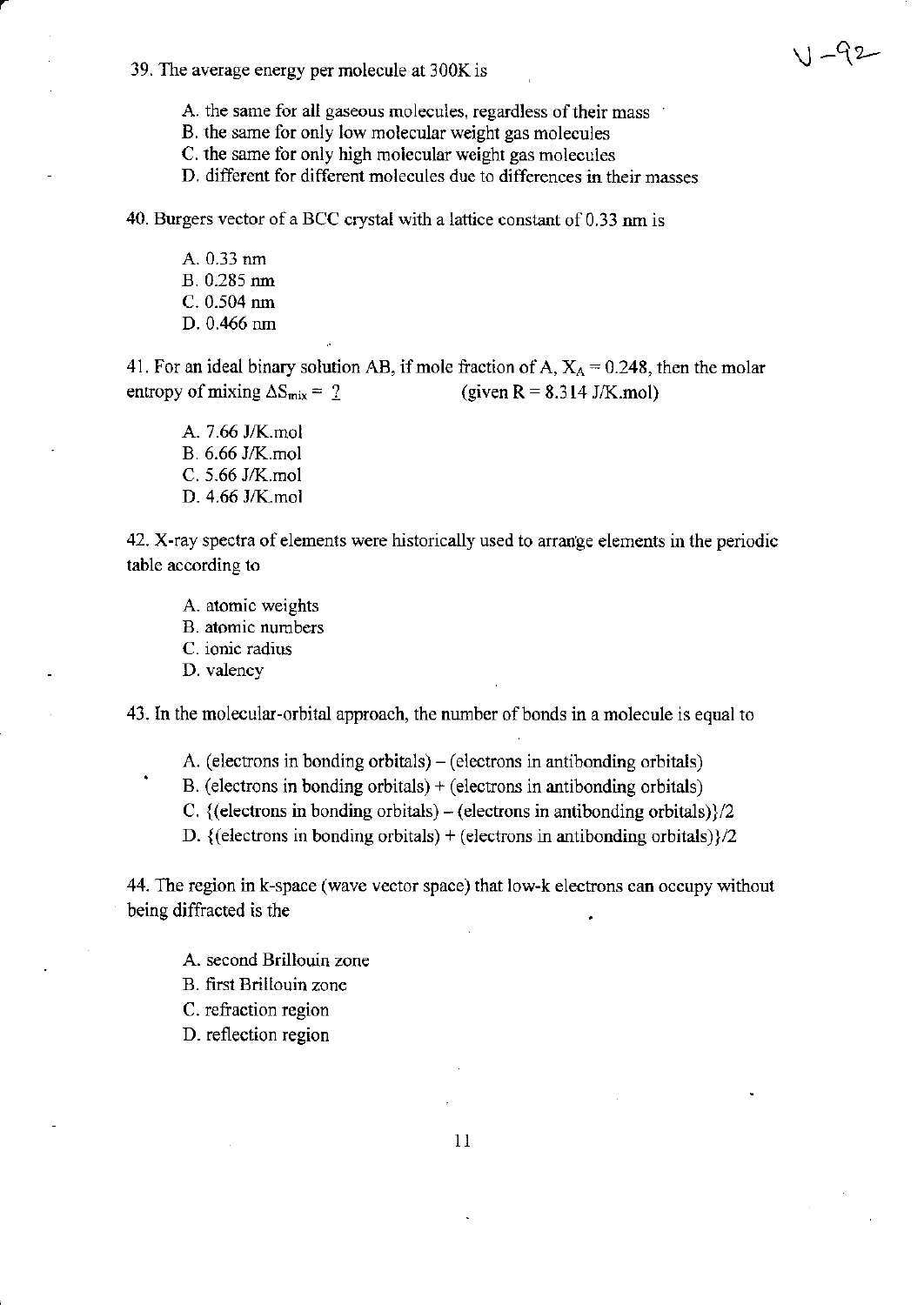45. As the temperature of a non-metallic amorphous solid is increased, its thermal conductivity

-92

- A. increases
- B. decreases
- C. is unaltered
- D. initially decreases to some extent and then exponentially increases

46. A cycle constituted by two isentropic processes, one constant pressure, and one constant volume is called as

- A. Otto cycle
- **B.** Diesel cycle
- C. Carnot cycle
- D. Stirling cycle

47. For an isotropic and homogenous solid with Poisson's ratio v, the relationship between its Young's Modulus (E) and shear modulus (G) is given by

A.  $G = E/2(1+v)$ B. E =  $G/2(1+v)$ C.  $G = 2E/(1+v)$ D.  $G = 2E/(2+v)$ 

48. What is the resilience of a material whose characteristic stress-strain behavior is given in the following curve?



A. 4 MPa **B.** 2 MPa C. 200 MPa D. 100 MPa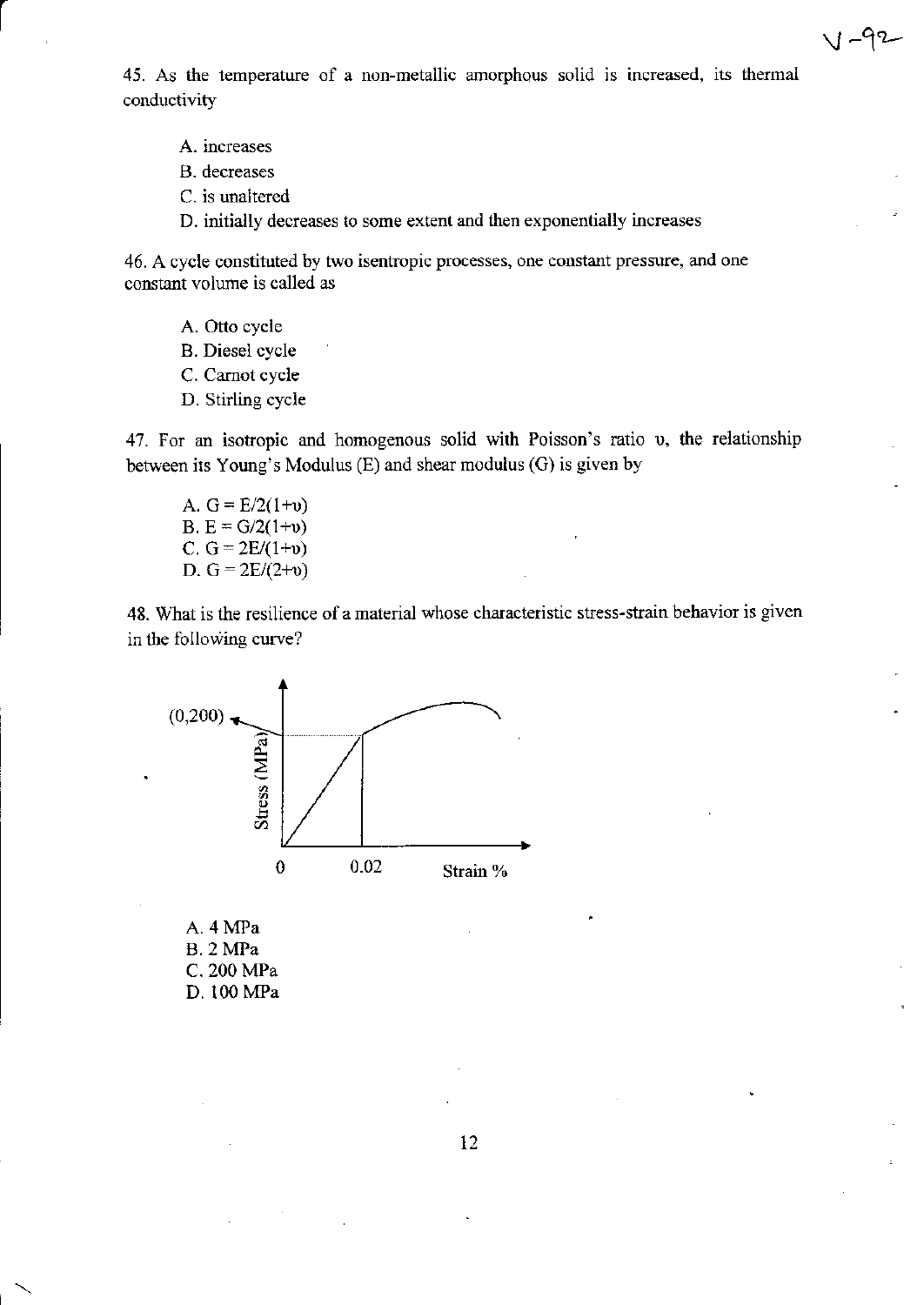

49. If the sequence of diffraction peaks represented by Miller indices in an X-ray diffraction pattem of a single phase polycrystalline metal is given by P, (200), (220), (311) and (222), then what is P?

A. (111) B. (110) c. (100) D. (101)

50. In a Cu-Zn diffusion at 573 K for 8 h a certain concentration profile was obtained. Calculate the time required to achieve the same concentration profile at 473 K. The diffusion coefficients of Zn in Cu at 573 K and 473 K are  $2 \times 10^{-11}$  m<sup>2</sup>/sec and  $4 \times 10^{-12}$  $m^2$ /sec, respectively.

A. l0h 8.20h c.30 h D.40 h

51. If  $\Delta H$  = heat of mixing and  $\Delta V$  = volume change on mixing for an ideal solution, then which of the following is correct if the solution obeys Raoult's law?

- A.  $\Delta H$  is positive while  $\Delta V$  is negative
- B. Both  $\Delta H$  and  $\Delta V$  are negative
- C. Both  $\Delta H$  and  $\Delta V$  are positive
- D.  $\Delta H = 0$ ,  $\Delta V = 0$

52. In the case of an ideal solution, how does the total vapor pressure vary with respect to composition expressed in mole fraction?

- A. is invariant . B. exponentially
- C. inversely
- D. linearly

53. According to Wiedemann-Franz law, the ratio of the electronic contribution to the thermal conductivity to the electrical conductivity at a temperature  $T$  is ( $k=$  Boltzmann constant, e is the electonic charge)

A.  $(\pi^2/3)(k/e)^2$  T B.  $(\pi^2/3)(k/e) T^2$ C.  $(\pi/3)(k/e)^2$  T D.  $(\pi^2/3)(k/e)^2$  (1/T)

1J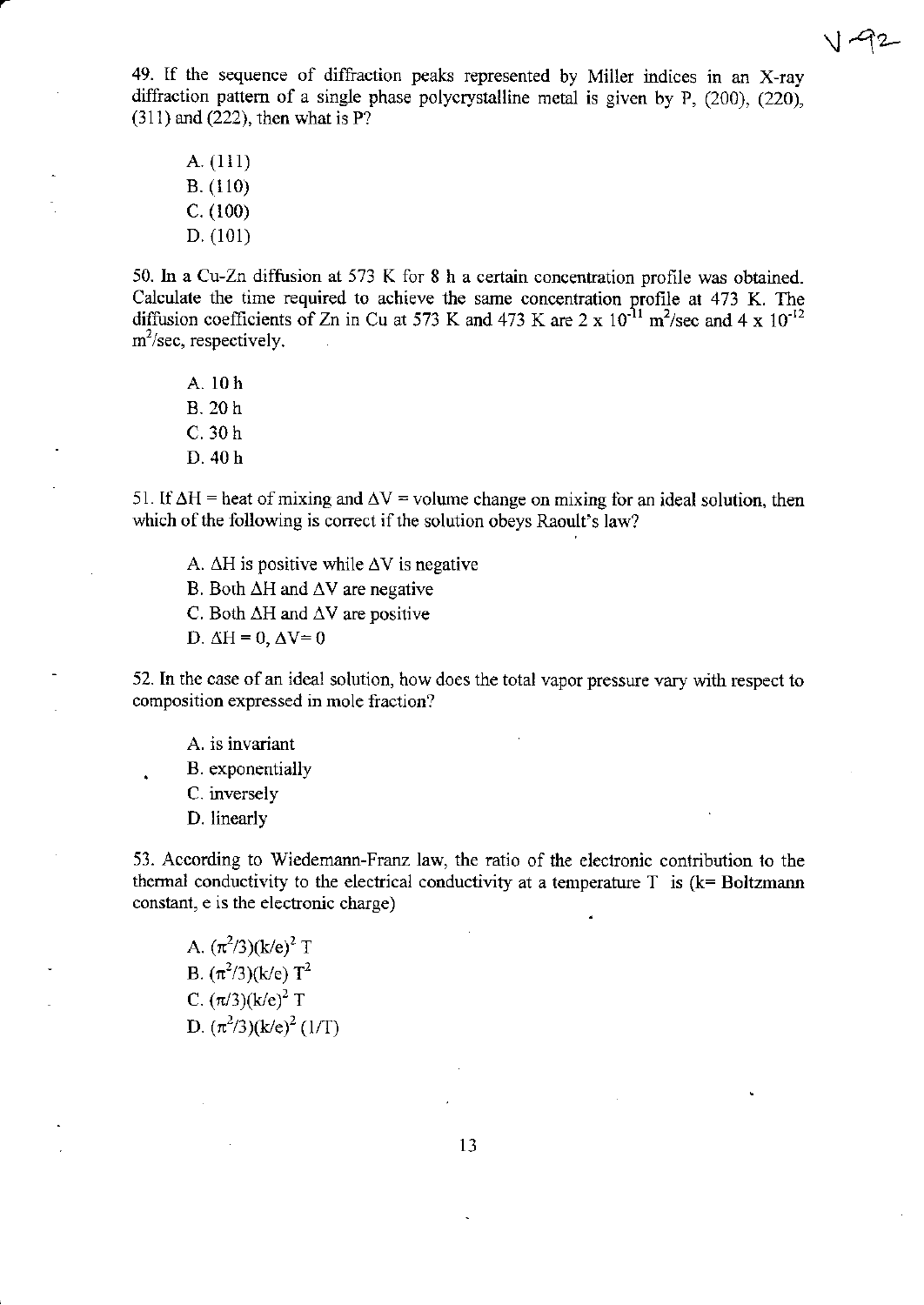54. What is the work done during a free expansion process?

A. Positive

B. Negative because it is a free process

C. Zero

D. Infinite because it is a free process

55. Standard Temperature Pressure (STP) condition is

A. 760 Torr and 0  $^{\circ} \mathrm C$ 

B. 760 mm Hg pressure and 15.5  $^{\circ}$ C

C. 1 atm absolute pressure and 15.5  $^{\circ}$ C

D. I atm absolute pressure and 25.5 "C

t4